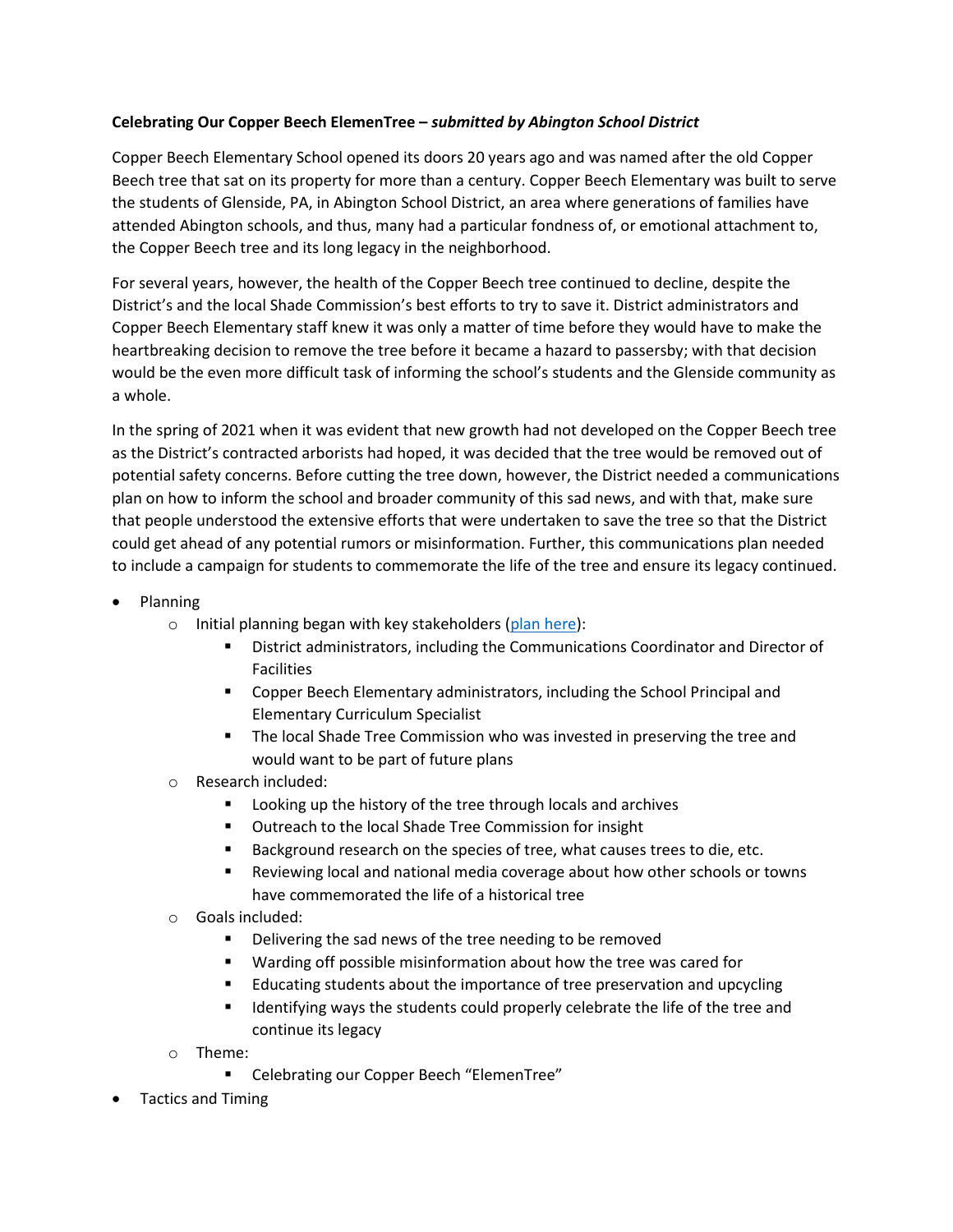- $\circ$  Earth Day (Thursday, April 22, 2021) Announce the need to remove the tree and the campaign to celebrate its life. This gave those who felt connected to the tree and its history a week's notice so they could stop by to say goodbye.
	- The District used the following tactics:
		- **[News release](https://www.abington.k12.pa.us/news/copper-beech-elementary-school-to-honor-its-elementree-with-week-long-arbor-day-celebration/)** that was sent to local outlets and posted to the District website, accompanied by a several-year old photo of the tree when it was in a healthier state
		- Designing a **[banner](https://drive.google.com/file/d/1L6e6bc_ZqWDxloTosZ5_UO3wwrQkb2Dm/view?usp=sharing)** for social media use, which was also [printed and erected](https://drive.google.com/file/d/1hOc_SerFfrWKdW41AKzLlqVtcYXqTbVM/view?usp=sharing)  [on the front lawn of the school](https://drive.google.com/file/d/1hOc_SerFfrWKdW41AKzLlqVtcYXqTbVM/view?usp=sharing) to inform passersby of what was happening
			- Example of social media announcement: <https://www.instagram.com/p/CN-HQRVDiPl>
		- **[Letter from the school principal](https://docs.google.com/document/d/16ai5B6-gApKgg0pNlwzjymZ9Gn3CUL4Za8krj8_tJ5Q/edit?usp=sharing)** to Copper Beech Elementary families
		- Developing an **[FAQ](https://docs.google.com/document/d/1mjCrS9XLJgvXb_K-kAmONsEc7gbGQjCUadF93aNrwDY/edit)** with background on the tree, why its health declined, and how the District attempted to save it
		- Personally informing key stakeholders of the news via email/phone, including parents/guardians who had inquired about its health and teachers/staff members who were present when the school opened its doors
			- o For those who previously expressed interest in helping to save the tree, the District asked if they could help spread the word and identify a woodworker who could assist the school in finding ways to repurpose the old tree wood.
- o Tree Removal Day (Wednesday, April 28, 2021)
	- For logistical and safety reasons, the tree, which was located adjacent to the bus loop, had to be removed on a day when students were not in school. As Wednesdays were asynchronous remote instructional days, it was a fitting time to take the tree down and prep the ground for planting a new tree.
		- Example of social media post commemorating the life of the tree: <https://www.instagram.com/p/COQyb0FDCTW/>
- o Arbor Day (Friday, April 30, 2021) Kicking off a week-long Arbor Day / Copper Beech ElemenTree celebration with students
	- **Virtual assembly** (due to COVID restrictions)
		- The District invited representatives from local nonprofit, Briar Bush Nature Center, to provide an educational component about the lifespan of a tree; conservation and preservation; the European Copper Beech tree species, specifically; and how we can repurpose wood to give it new life ("upcycling").
		- To stress the importance of upcycling, at the end of the assembly, the school's art teacher announced an **art contest** inviting students to design ways Copper Beech Elementary School could repurpose the old beechwood. The teacher shared ideas like benches, bookshelves, sculptures, etc., and explained that the winning students would get to see their designs brought to life.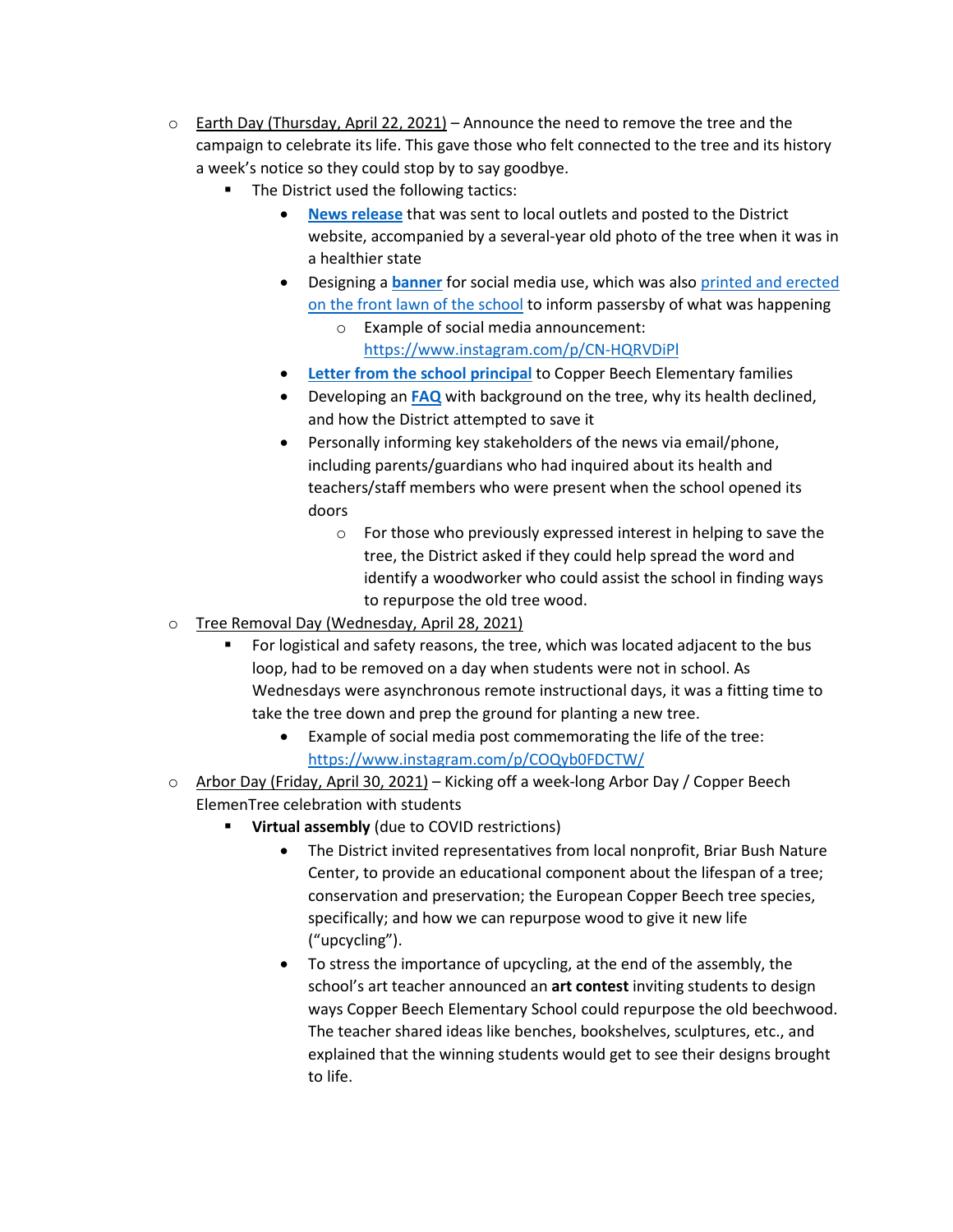- Other **tree-themed educational activities** were observed in the school throughout the week following Arbor Day, such as a reading display in the library with books about trees.
- $\circ$  One week after Arbor Day (Friday, May 7, 2021) Tree planting
	- **A new European Copper Beech Tree was planted** in front of the school to provide shade to future generations of students, just like the old tree did
	- **Attendees** 
		- Two students from each grade level (K-6) were identified to assist in the tree planting
		- The Copper Beech principal and ASD Superintendent also joined the students in properly planting the tree, with the help of the District's contracted tree service
		- Involved community members and staff members were personally invited to attend
		- The Copper Beech PTO, as well as the Abington Shade Tree Commission were invited
	- **Event photos were posted to social media:** <https://www.instagram.com/p/COlN3YLD8n2/>
- $\circ$  'Love a Tree Day' (celebrated on May 16, but observed at Copper Beech on Friday, May 21, 2021)
	- Art teachers identifie[d three semifinalists](https://docs.google.com/presentation/d/1TNo_vuSze0NM8OmXHEpKQLnIhHn0babDfiulRfbCyzw/edit?usp=sharing) for the art contest, with the District superintendent and assistant superintendent weighing in on a final winner. The winners were announced via the school's PA system by the principal.
	- All three semifinalists received a prize, in addition to having their names announced to the school. The top two winners will see their creations come to life as upcycled pieces.
		- First Place: A cougar sculpture (the school's mascot) that could be enjoyed on the school grounds or inside the building
		- Second Place: Circular signs for classrooms around the building
		- Honorable Mention: A bench for the school
- o Arbor Day 2022 (Friday, April 29, 2022)
	- A woodworker is still developing the sculpture and signs [\(sketch here\)](https://drive.google.com/file/d/1jGp8MEPPy3oejQldTxhb4abkCbe_h1ET/view?usp=sharing), but the plan is to reveal the creations on Arbor Day 2022 with many of the same key stakeholders
		- There will be an additional social media push at that time, along with local media outreach
- Results: The "Celebrating Our Copper Beech ElemenTree" was a huge success
	- $\circ$  Overwhelmingly, families and the community thanked the District for putting in efforts to not only save the tree all those years, but finding ways for students to honor its life
	- o Concerns following the announcement were minimal
	- $\circ$  In a year where there were not a lot of big, exciting events due to COVID, this was a bright spot within the school community (students, teachers/staff) and on social media (for the broader community)